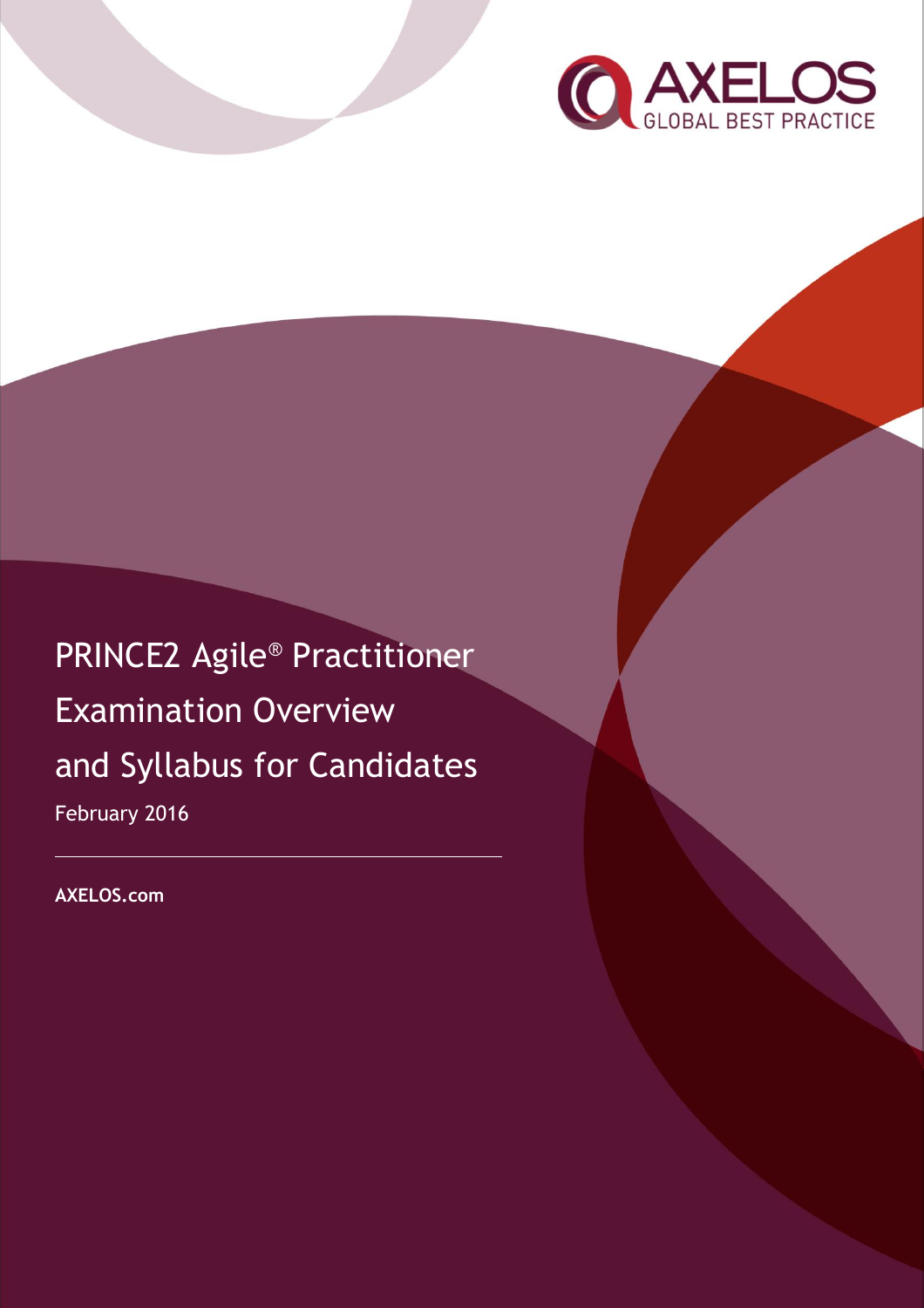### Introduction

This document is intended to provide information to prospective PRINCE2 Agile® Practitioner candidates and indeed anyone interested in the format and content of the PRINCE2 Agile Practitioner examination. It includes:

- PRINCE2 Agile Practitioner Examination Overview general information and overview of the exam format
- PRINCE2 Agile Practitioner Syllabus for Candidates detailing:
	- $\circ$  the format of the exam and the learning outcomes from the delegates' course of study that will be assessed in each section
	- $\circ$  the specific criteria by which each learning outcome is assessed, along with references to the PRINCE2 Agile guidance

## PRINCE2 Agile Practitioner Examination Overview

**Pre-requisite qualifications:** Delegates wishing to take this examination must hold a current PRINCE2® Agile Foundation, PRINCE2® Foundation or PRINCE2® Practitioner qualification.

**Training:** Though formal training is not mandatory, attendance at an accredited PRINCE2 Agile course is strongly recommended.

**Material permitted:** The examination is 'open book', i.e. the PRINCE2 Agile guide is allowed for reference during the examination.

**Examination duration:** 2 hour and 30 minutes

**Format:** The examination is scenario-based i.e. the questions relate to a case study (referred to as the 'Scenario').

The Scenario is included in the Scenario Booklet (see also the sample papers available on AXELOS.com) along with 4 sets of additional information necessary to answer each section of questions.

There are 5 sets of multiple choice questions (MCQs) in the Question Booklet, and each set tests particular learning outcomes from the candidate's course of study, (see the table below).

There are 50 questions in total and each question is worth 1 mark.

**Pass mark:** Candidates are expected to achieve a score of 60% (30 marks) or higher in order to pass the examination and be awarded certification.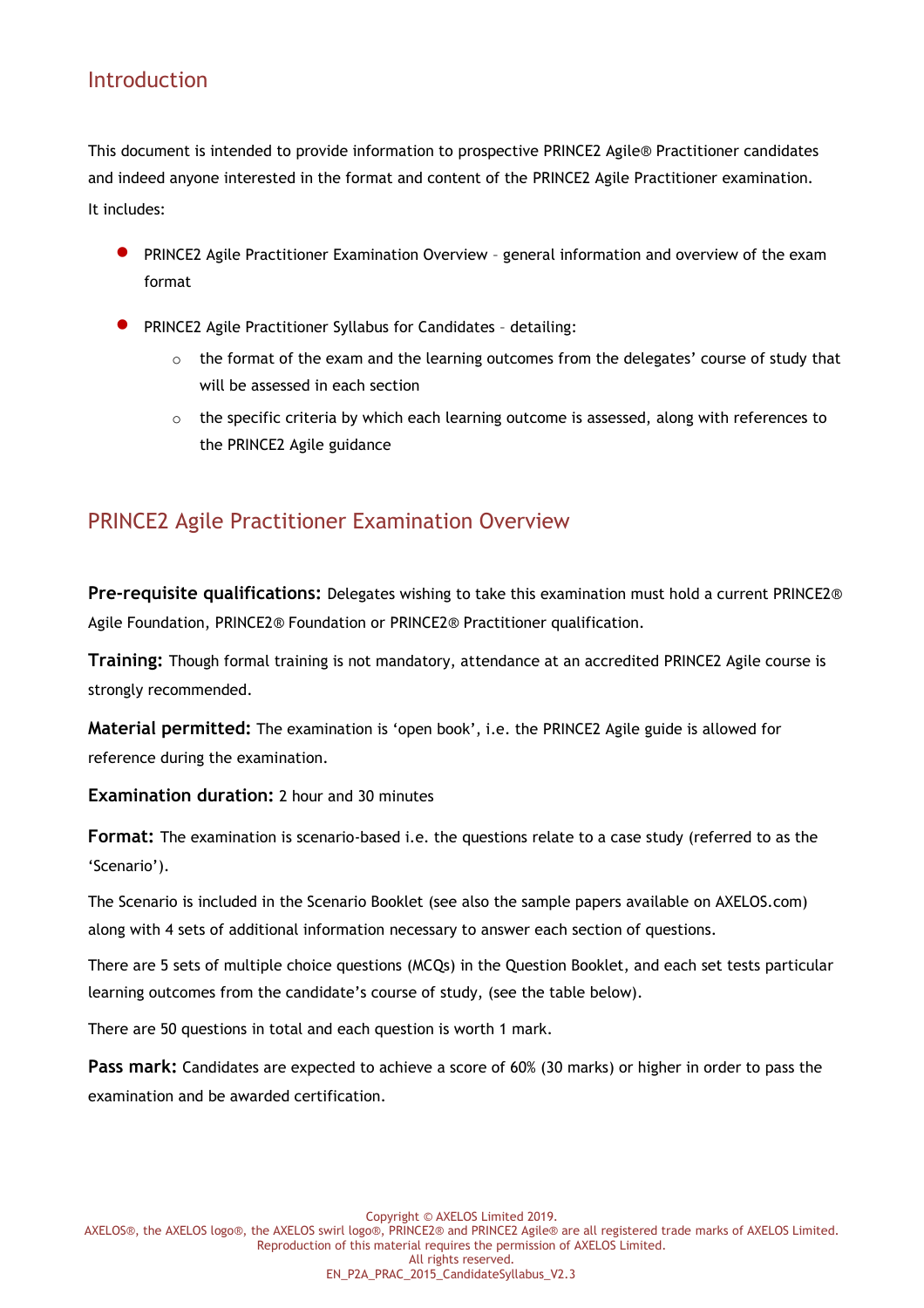# Syllabus for Candidates

### **Exam Sections and Learning Outcomes Assessed**

| <b>Exam sections</b>                                                  | Exam<br>weight | <b>Learning Outcome (LO)</b>                                                                                                              |
|-----------------------------------------------------------------------|----------------|-------------------------------------------------------------------------------------------------------------------------------------------|
| 6 x Multiple Choice Questions<br>(MCQs)                               | 6%             | Understand the basic concepts of common<br>1.<br>agile ways of working                                                                    |
|                                                                       | 6%             | 2.<br>Understand the purpose and context for<br>combining PRINCE2 <sup>®</sup> and the agile way of working                               |
| 12 x MCQs using the scenario and<br>one set of additional information | 24%            | Be able to apply and evaluate the focus areas<br>3.<br>to a project in an agile context                                                   |
| 8 x MCQs using the scenario and one<br>set of additional information  | 16%            | Be able to fix and flex the six aspects of a<br>4.<br>project in an agile context                                                         |
| 12 x MCQs using the scenario and<br>one set of additional information | 48%            | 5.<br>Be able to apply or tailor the PRINCE2<br>principles, themes, processes and management<br>products to a project in an agile context |
| 12 x MCQs using the scenario and<br>one set of additional information |                |                                                                                                                                           |
| 50 MCQs                                                               | 100%           |                                                                                                                                           |

#### **Assessment Criteria for each Learning Outcome**

| LO | Courseware content (references to the PRINCE2 Agile <sup>®</sup> guide are in brackets)                                                                              |
|----|----------------------------------------------------------------------------------------------------------------------------------------------------------------------|
|    | Explain the differences between projects and BAU (Business as usual) (Figure 1.1, Section 1.2)                                                                       |
|    | Describe agile and its common approaches, how and why agile approaches have developed and where they<br>are used (Figure 2.3, Section 2.1)                           |
|    | Describe the history of agile, it's contrast to the waterfall way of working and how the Agile Manifesto fits<br>in (Figure $2.1$ )                                  |
|    | Describe the different levels of agile maturity and well-known agile frameworks (Section 2.2.1, Table 2.1)                                                           |
|    | Describe behaviours, concepts and techniques that characterize agile (Section 2.2.2, Table 2.2)                                                                      |
|    | Define the PRINCE2 Agile view of 'agile' (Section 2.2)                                                                                                               |
|    | Describe Kanban, the Kanban method and its six general practices, including the use of Cumulative Flow<br>Diagrams (CFDs) (Figure 20.2, Figure 20.4, Section 20.4.1) |
|    | Describe the core concepts of Lean Start-up (Section 20.4.2)                                                                                                         |
|    | Describe the use of workshops (Section 26.4.1)                                                                                                                       |
|    | Describe how to transition to agile (Appendix F)                                                                                                                     |
|    | Define Scrum theory and explain the nature of the Scrum team, Scrum events, Scrum artefacts and Sprints<br>(Appendix H)                                              |

Copyright © AXELOS Limited 2019.

AXELOS®, the AXELOS logo®, the AXELOS swirl logo®, PRINCE2® and PRINCE2 Agile® are all registered trade marks of AXELOS Limited. Reproduction of this material requires the permission of AXELOS Limited.

All rights reserved.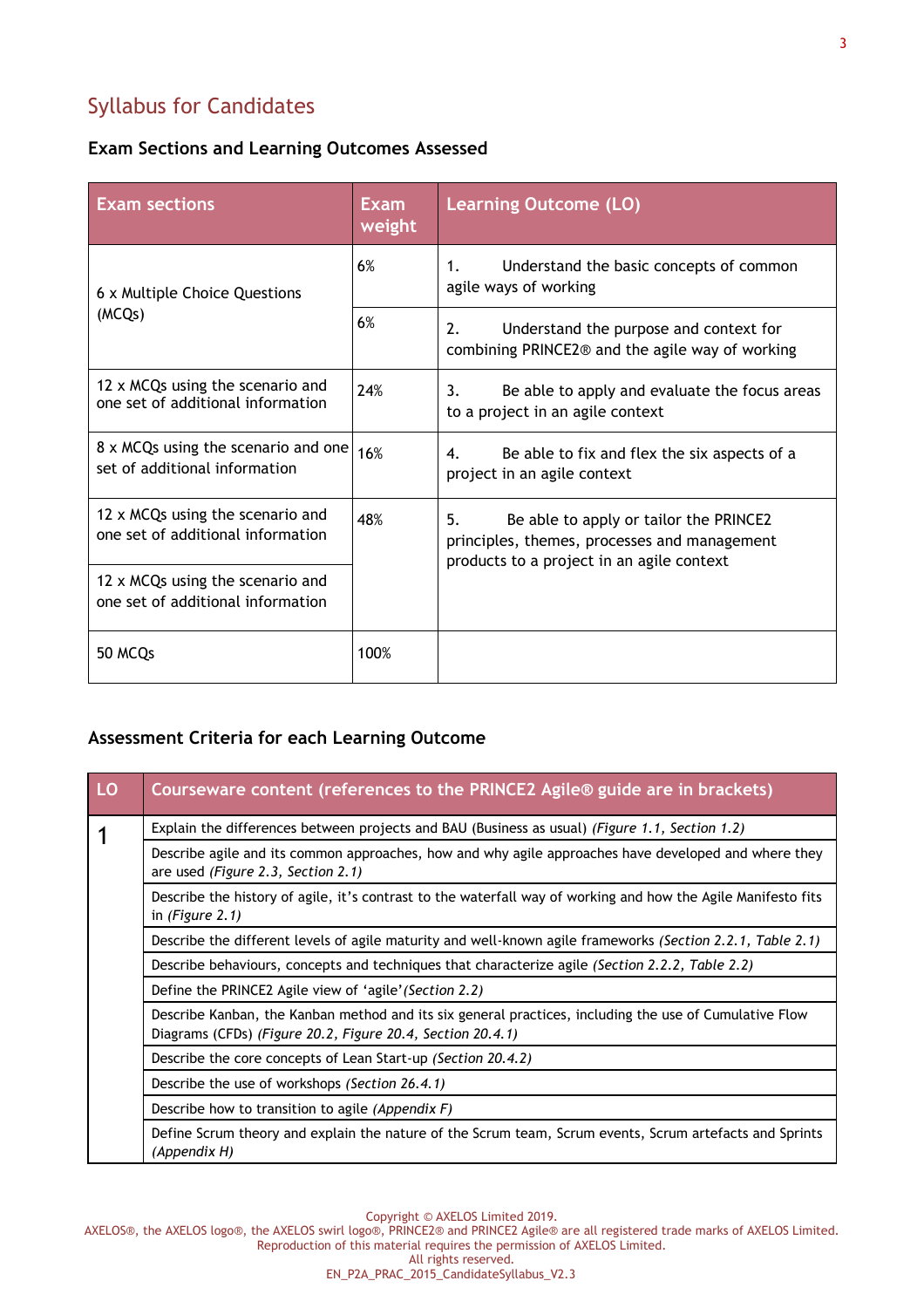### **Assessment Criteria for each Learning Outcome (continued)**

| LO             | Courseware content (references to the PRINCE2 Agile® guide are in brackets)                                                                                                                                                                                            |
|----------------|------------------------------------------------------------------------------------------------------------------------------------------------------------------------------------------------------------------------------------------------------------------------|
| $\overline{2}$ | Describe the complementary strengths of PRINCE2 and the agile way of working (Section 3.1, Figure 3.1)                                                                                                                                                                 |
|                | Define who can benefit from using PRINCE2 Agile and in what contexts/situations (Section 3.1, Section 3.2,<br>Section 3.3)                                                                                                                                             |
|                | Define the make-up of PRINCE2 Agile (frameworks, behaviours, concepts, techniques, focus areas) (Section<br>3.5, Figure 3.2)                                                                                                                                           |
|                | Explain the eight 'guidance points' (Section 3.6)                                                                                                                                                                                                                      |
|                | Explain how PRINCE2 controls and governance can enable agile to be used in many environments (Section<br>3.7)                                                                                                                                                          |
|                | Describe what a typical PRINCE2 'project journey' looks like in an agile context (Figure 4.1, Section 4.1)                                                                                                                                                             |
| 3              | Explain the purpose and use of the Agilometer throughout a project (Section 24.1, Section 24.2, Section<br>24.3)                                                                                                                                                       |
|                | Describe the six sliders used on the Agilometer, explain their significance and how to improve them (Figure<br>24.1, Section 24.4)                                                                                                                                     |
|                | Describe in detail requirements terminology, decomposition and prioritization, including MoSCoW and<br>Ordering (Figure 25.2, Section 25.5, Table 25.3)                                                                                                                |
|                | Explain how requirements prioritization is used (Figure 25.2, Section 25.5)                                                                                                                                                                                            |
|                | Explain the rich communication focus area, its importance and its key techniques (Section 26.1, Section<br>26.2, Section 26.3)                                                                                                                                         |
|                | Explain how to manage frequent releases and the benefits of 'failing fast' (Section 27.1, Section 27.2)                                                                                                                                                                |
| 4              | Describe how to use the 'hexagon' in relation to the six aspects of project performance (Figure 6.1, Section<br>6.1)                                                                                                                                                   |
|                | Explain the use of tolerances in terms of what to 'fix' and what to 'flex' in relation to the six aspects of<br>project performance (Figure 6.1, Section 6.1, Table 6.1)                                                                                               |
|                | Describe in detail each of the five targets that underpin the use of the hexagon (Section 6.4, Section 6.5,<br>Table 6.2)                                                                                                                                              |
|                | Explain why the 'fix and flex' approach is good for the customer (Section 6.5)                                                                                                                                                                                         |
| 5              | Describe in detail the five PRINCE2 Agile behaviours (Transparency, Collaboration, Rich Communication,<br>Self-Organization, Exploration) (Section 7.4, Figure 7.1)                                                                                                    |
|                | Explain that agile needs to be incorporated in all seven PRINCE2 processes and all seven themes but that the<br>amount appropriate to each will vary depending on the project context (Section 8.1, Section 8.2, Figure<br>16.2, Figure 16.3, Figure 16.4, Section 16) |
|                | Describe the two common Organization roles of Scrum master and Product owner (Section 10.2.1)                                                                                                                                                                          |
|                | Explain how to adjust roles, including the use of specialist roles, and the options for team organization in a<br>project (Section 10.3, Section 10.4, Section 10.5.2, Table 10.1, Figure 10.4, Figure 10.5)                                                           |
|                | Define the make-up of a typical delivery team (Section 10.4.2, Section 10.4.3)                                                                                                                                                                                         |
|                | Describe servant leadership, its use and importance (Section 10.5.1)                                                                                                                                                                                                   |
|                | Describe how to define Working Agreements (Section 10.5.3)                                                                                                                                                                                                             |
|                | Describe quality setting techniques including 'definition of done' and the use of acceptance criteria (Section<br>11.2)                                                                                                                                                |
|                | Describe quality testing, quality checking and management techniques (Section 11.2, Section 11.3, Section<br>20.3)                                                                                                                                                     |
|                | Describe approaches to planning and typical planning techniques (Section 12.3)                                                                                                                                                                                         |
|                | Describe approaches to risk and how agile concepts mitigate many typical risks (Section 13.1, Section 13.2)                                                                                                                                                            |

Copyright © AXELOS Limited 2019.

AXELOS®, the AXELOS logo®, the AXELOS swirl logo®, PRINCE2® and PRINCE2 Agile® are all registered trade marks of AXELOS Limited. Reproduction of this material requires the permission of AXELOS Limited.

All rights reserved.